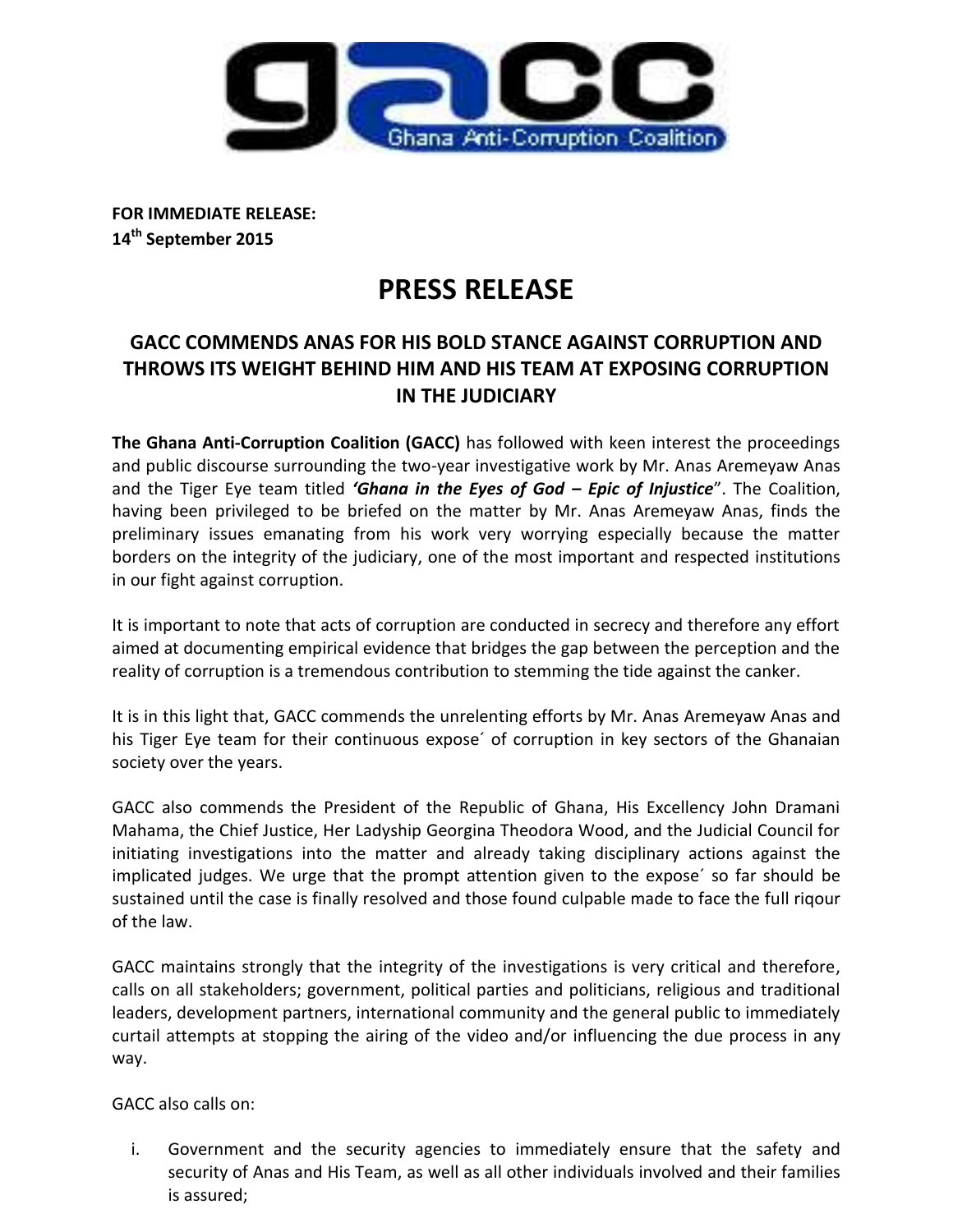- ii. Traditional and religious leaders to desist from intervening in any way in this matter, including putting pressure on Anas and his team not to air the video;
- iii. Politicians and their political parties to desist from politicizing this matter as corruption has no partisan colours;
- iv. The media to commit to unprejudiced and dispassionate reportage that seeks only to inform and educate the citizenry appropriately on the matter;
- v. The citizens to support all efforts in demanding transparent and accountable governance for improved development.

Finally, we wish to remind public office holders about their obligations to exhibit the highest standard of professionalism and integrity in the conduct of their duties.

Once again, we applaud the efforts of Mr. Anas Aremeyaw Anas and his team and call on all Ghanaians to emulate their example or at least report corruption as the National Anti-Corruption Action Plan (NACAP) approved by Parliament enjoins all citizens to do.

### **SGND**

- 1. Nana Osei-Bonsu Chairman, GACC and Chief Executive Officer, Private Enterprise Federation
- 2. Mr. Richard Quayson Vice-Chairman, GACC and Ag. Commissioner, Commission on Human Rights & Administrative Justice (CHRAJ)
- 3. Mr. Affail Monney Member, GACC and President, Ghana Journalists Association (GJA)
- 4. Mrs. Jean Mensa Member, GACC and Executive Director, Institute of Economic Affairs (IEA)
- 5. Mr. Justice Tsar Member, GACC and Ag. Executive Director, Economic and Organised Crimes Office (EOCO)
- 6. Prof. Emmanuel Gyimah Boadi Member, GACC and Executive Director*,* Centre for Democratic Development (CDD-Ghana)
- 7. Mr. Vitus Azeem Member, GACC and Executive Director*,* Ghana Integrity Initiative (GII)
- 8. Mrs. Linda Ofori-Kwafo Executive Secretary, GACC

\_\_\_\_\_\_\_\_\_\_\_\_\_\_\_\_\_\_\_\_\_\_\_\_\_\_\_\_\_\_\_\_\_\_\_\_\_\_\_\_\_\_\_\_\_\_\_\_\_\_\_\_\_\_\_\_\_\_\_\_\_\_

#### *ABOUT GACC*

*The Ghana Anti-corruption Coalition (GACC) is a cross-sectoral grouping of public, private and civil society organizations with the sole aim of building a national effort to confront the problem of corruption and devise effective control measures. GACC seeks to facilitate anti-corruption activities in Ghana through the concerted efforts of its membership and collaboration with other stakeholders.*

#### *MEDIA ENQUIRIES*

*Beauty E. Narteh, Communications Officer, Office #:0302-230483/ Cell #: 0244080921 or email at bnarteh@gaccgh.org/ [info@gaccgh.org](mailto:info@gaccgh.org)*

#### *OR Contact the following:*

1. Nana Osei Bonsu – 0302-974983